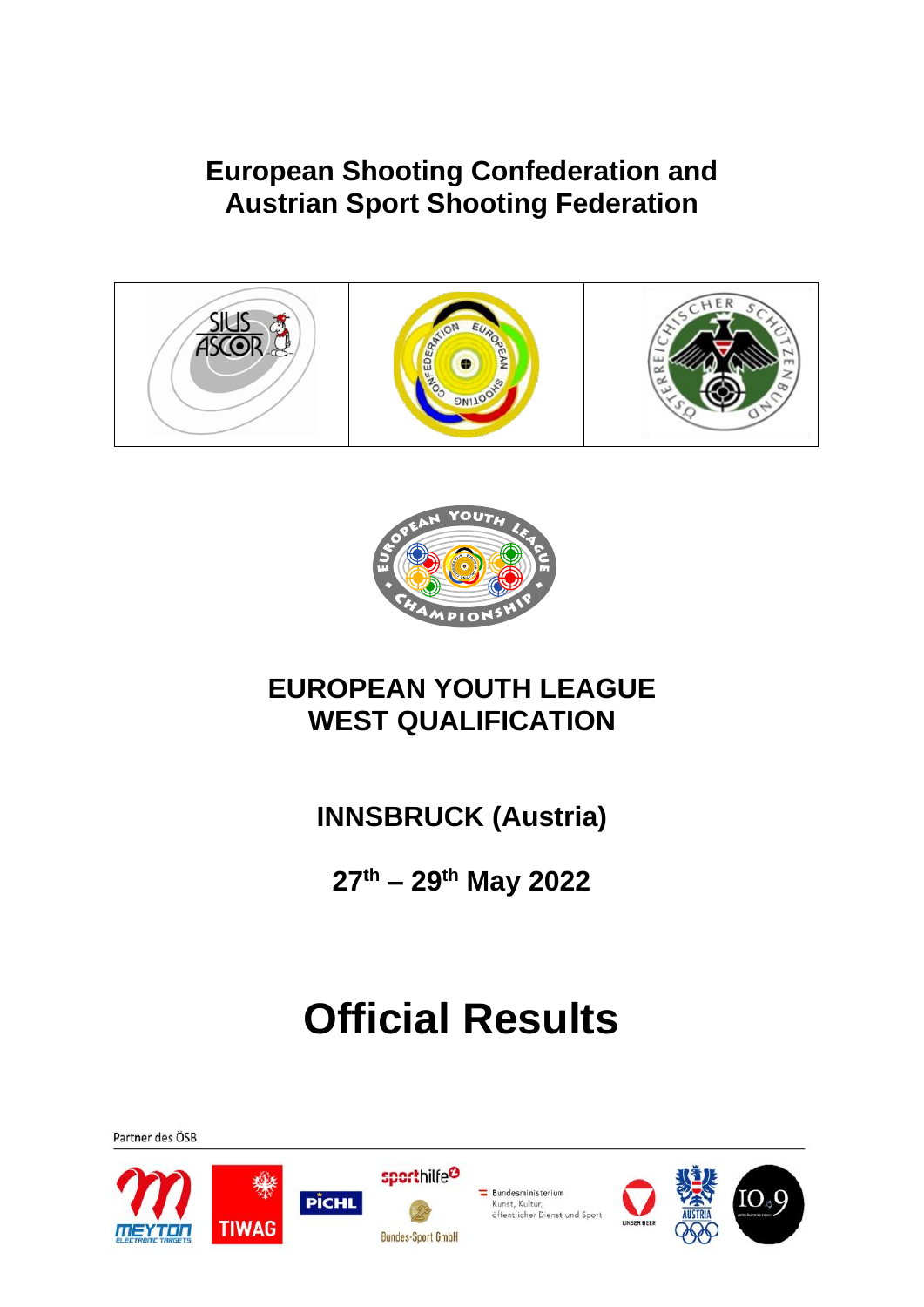# **Competition Officials**

**Competition Manager**

Christian KRAMER (AUT)

#### **West Region Manager**

Ghislaine BRIEZ (FRA)

### **Chief Range Officer**

Martina Chamson (AUT) Alexandra Hess (AUT)

#### **Announcer**

Martina Chamson (AUT) Alexandra Hess (AUT)

#### **Jury Pistol/Rifle**

Ghislaine BRIEZ (FRA) Chairman Sabine Ida Marta (ITA) Andrea Veres (HUN) Luboo Opelka (CZE) Luciano Porta Gran (ESP) Franz Roth (AUT)









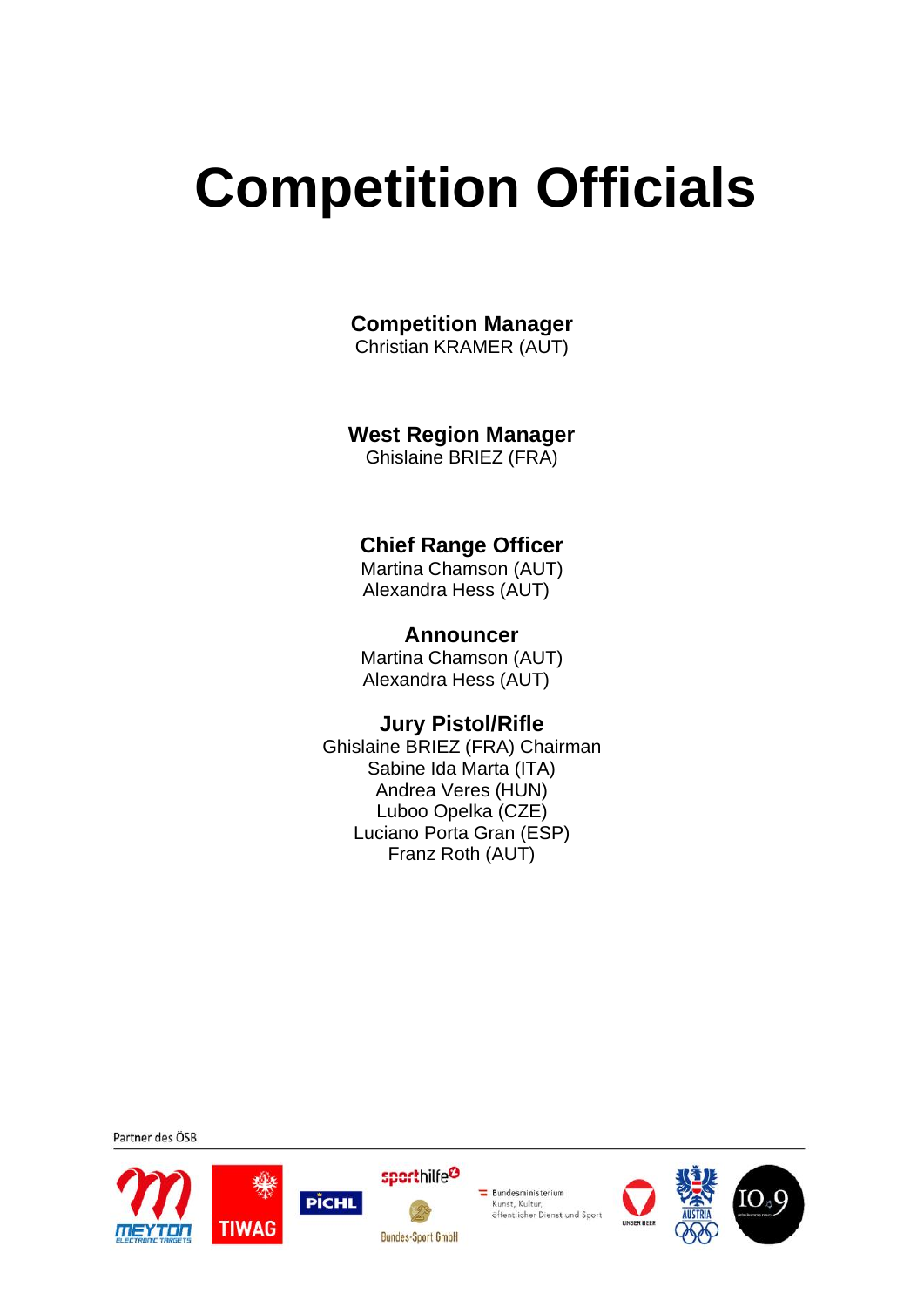## **TIME TABLE**

#### **Saturday 28 May 2022:**

|                            | 09:00 | T <sub>1</sub> -T <sub>3</sub> AR/AP | T <sub>2</sub> -T <sub>4</sub> AR/AP |
|----------------------------|-------|--------------------------------------|--------------------------------------|
|                            | 11:30 | T <sub>1</sub> -T <sub>5</sub> AR/AP | T <sub>2</sub> -T <sub>3</sub> AR/AP |
|                            | 14:00 | T4-T5 AR/AP                          |                                      |
| <b>Sunday 29 May 2022:</b> |       |                                      |                                      |
|                            | 08:30 | T <sub>1</sub> -T <sub>2</sub> AR/AP | T3-T4 AR/AP                          |
|                            | 10:00 | T2-T5 AR/AP                          |                                      |
|                            | 11:30 | T <sub>1</sub> -T <sub>4</sub> AR/AP | T <sub>3</sub> -T <sub>5</sub> AR/AP |







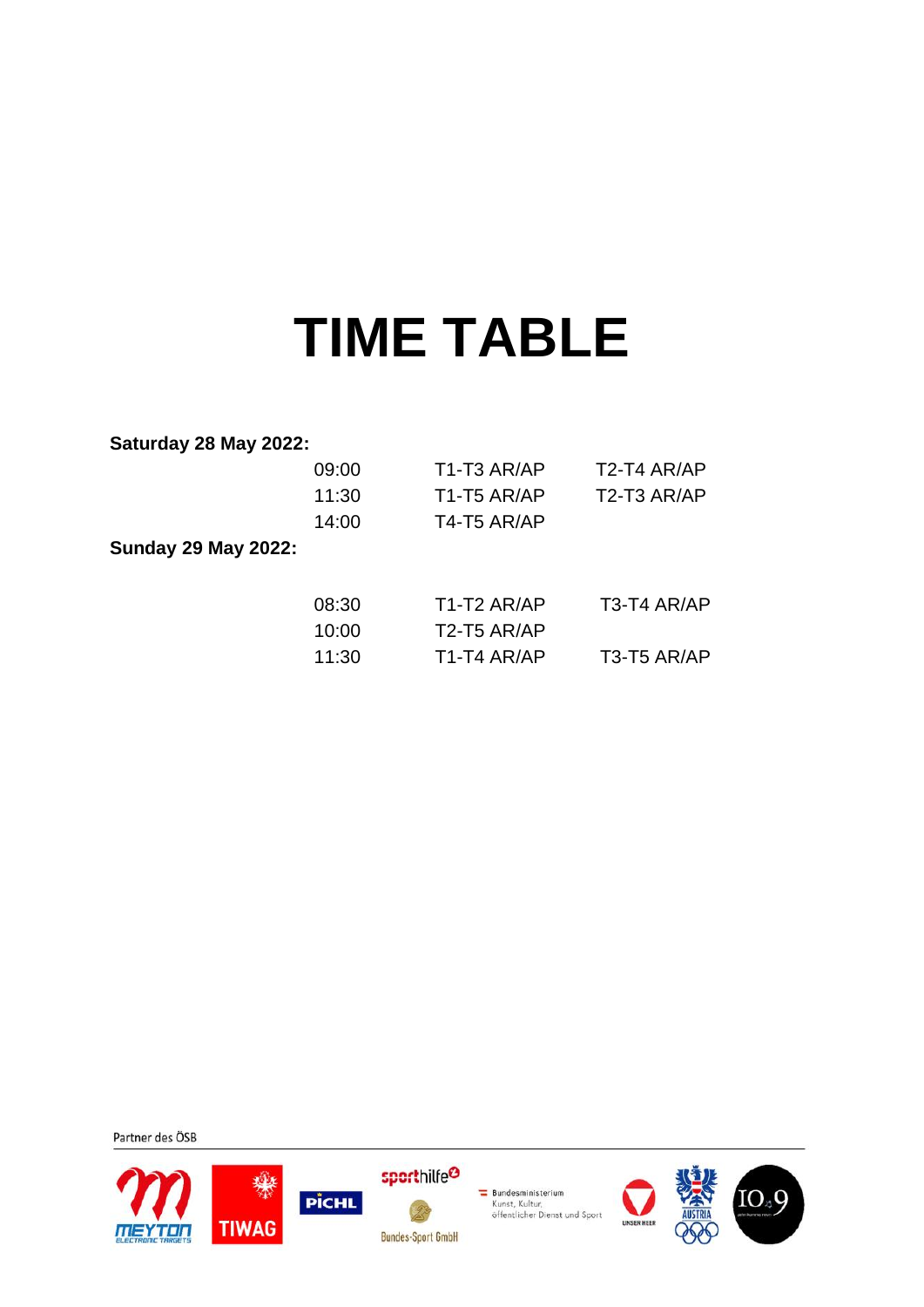## **ENTRY LIST BY NAMES**

## **Rifle**

| 101 | Zahra González Mazo       | <b>ESP</b> |
|-----|---------------------------|------------|
| 102 | Laura Sánchez Rodríguez   | <b>ESP</b> |
| 103 | Alejandro Cilveti Lorente | <b>ESP</b> |
| 104 | Alex Ferriols i Magaña    | <b>ESP</b> |
| 105 | RÉKA TOMA                 | <b>HUN</b> |
| 106 | <b>REGINA VINTZE</b>      | <b>HUN</b> |
| 107 | <b>CSILLA FERIK</b>       | <b>HUN</b> |
| 108 | ÁRON RÁCZ                 | <b>HUN</b> |
| 109 | <b>MÁTÉ MLINKOVICS</b>    | <b>HUN</b> |
| 110 | <b>BOTOND VARGA</b>       | <b>HUN</b> |
| 111 | <b>SCHIAVON Anna</b>      | <b>ITA</b> |
| 112 | PALMISANO Eleonora        | <b>ITA</b> |
| 113 | <b>SBARBATI Luca</b>      | <b>ITA</b> |
| 114 | <b>CAROSI Alessandro</b>  | <b>ITA</b> |
| 115 | Matej BANDAS              | <b>CZE</b> |
| 116 | Vojtech ZABOREC           | <b>CZE</b> |
| 117 | Lucie MACHOVA             | <b>CZE</b> |
| 118 | Iva VYKOUPILOVA           | <b>CZE</b> |
| 119 | <b>Entner Patrick</b>     | <b>AUT</b> |
| 120 | Krainz Anja               | <b>AUT</b> |
| 121 | Krainz Nadja              | <b>AUT</b> |
| 122 | Kuen Johannes             | <b>AUT</b> |
| 123 | Lindner Victoria          | <b>AUT</b> |
| 124 | Weiler Kevin              | <b>AUT</b> |









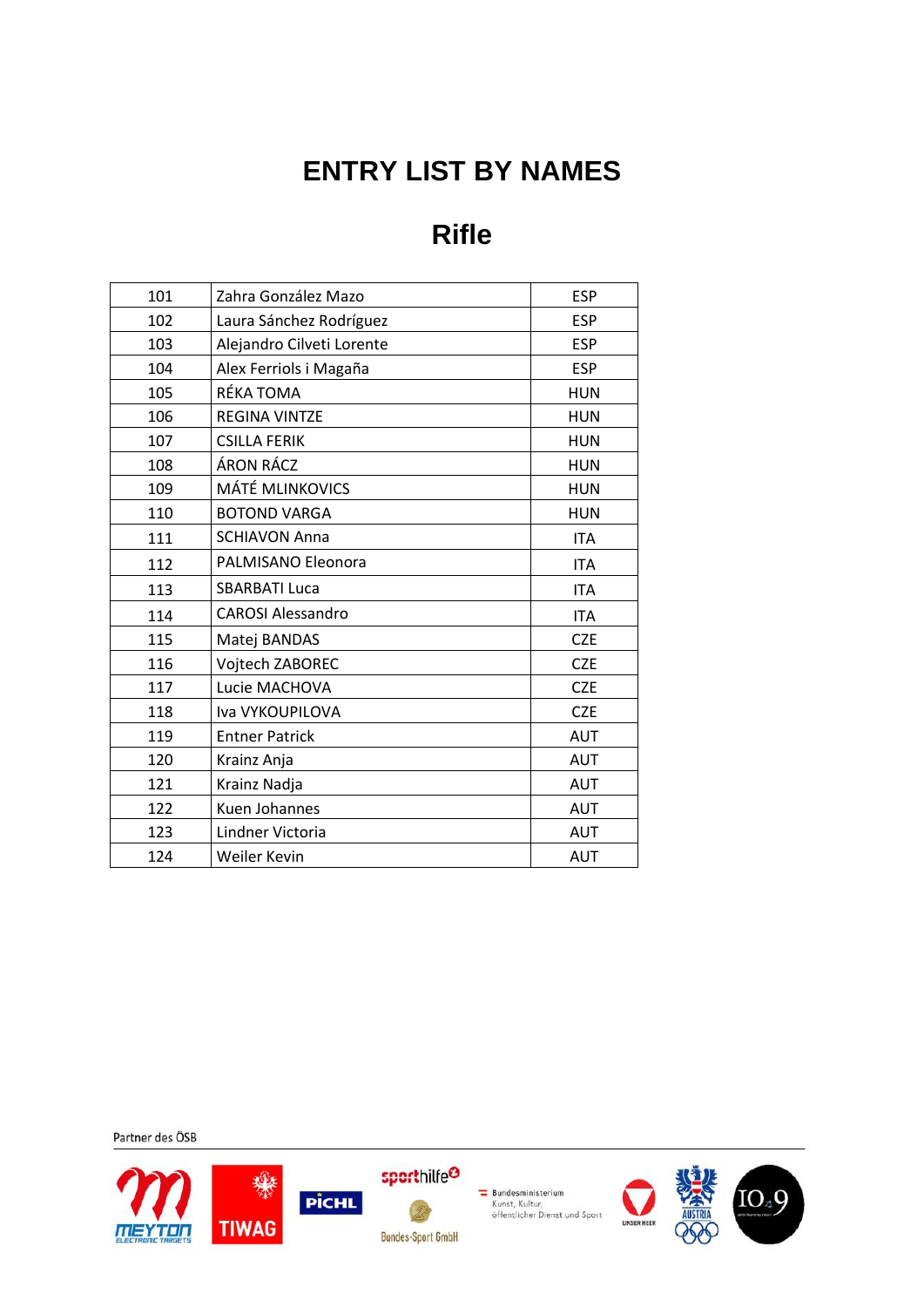## **Pistol**

| 201 | Djordjevic Melanie        | <b>AUT</b> |
|-----|---------------------------|------------|
| 202 | <b>Kretzl Simon</b>       | <b>AUT</b> |
| 203 | <b>Kretzl Timon</b>       | <b>AUT</b> |
| 204 | Putz Korbinian            | <b>AUT</b> |
| 205 | <b>Schuller Michelle</b>  | <b>AUT</b> |
| 206 | Wagner Sebastian          | <b>AUT</b> |
| 207 | Carla Caballero Fernández | <b>ESP</b> |
| 208 | Elena Gómez Gómez         | <b>ESP</b> |
| 209 | Lucas Carbo Ruiz          | <b>ESP</b> |
| 210 | Lucas Sánchez Tomé        | <b>ESP</b> |
| 211 | REGINA KÁLÓCZI            | <b>HUN</b> |
| 212 | ÁGNES ZSIGMOND-SELYEBY    | <b>HUN</b> |
| 213 | RÉKA OZSVÁTH              | <b>HUN</b> |
| 214 | <b>BENCE SZALMA</b>       | <b>HUN</b> |
| 215 | <b>BRAUN MÁRTON TÓTH</b>  | <b>HUN</b> |
| 216 | GERGELY LÁSZLÓ KISS       | <b>HUN</b> |
| 217 | <b>CARDIERO Francesca</b> | <b>ITA</b> |
| 218 | <b>FAIT Alessandra</b>    | <b>ITA</b> |
| 219 | <b>ARRIGHI Luca</b>       | <b>ITA</b> |
| 220 | <b>SAVORANI Liang Xi</b>  | <b>ITA</b> |
| 221 | <b>Martin CUNDA</b>       | <b>CZE</b> |
| 222 | Ondrej TENK               | <b>CZE</b> |
| 223 | Vlasta HORAKOVA           | <b>CZE</b> |
| 224 | Anna MIREJOVSKA           | <b>CZE</b> |









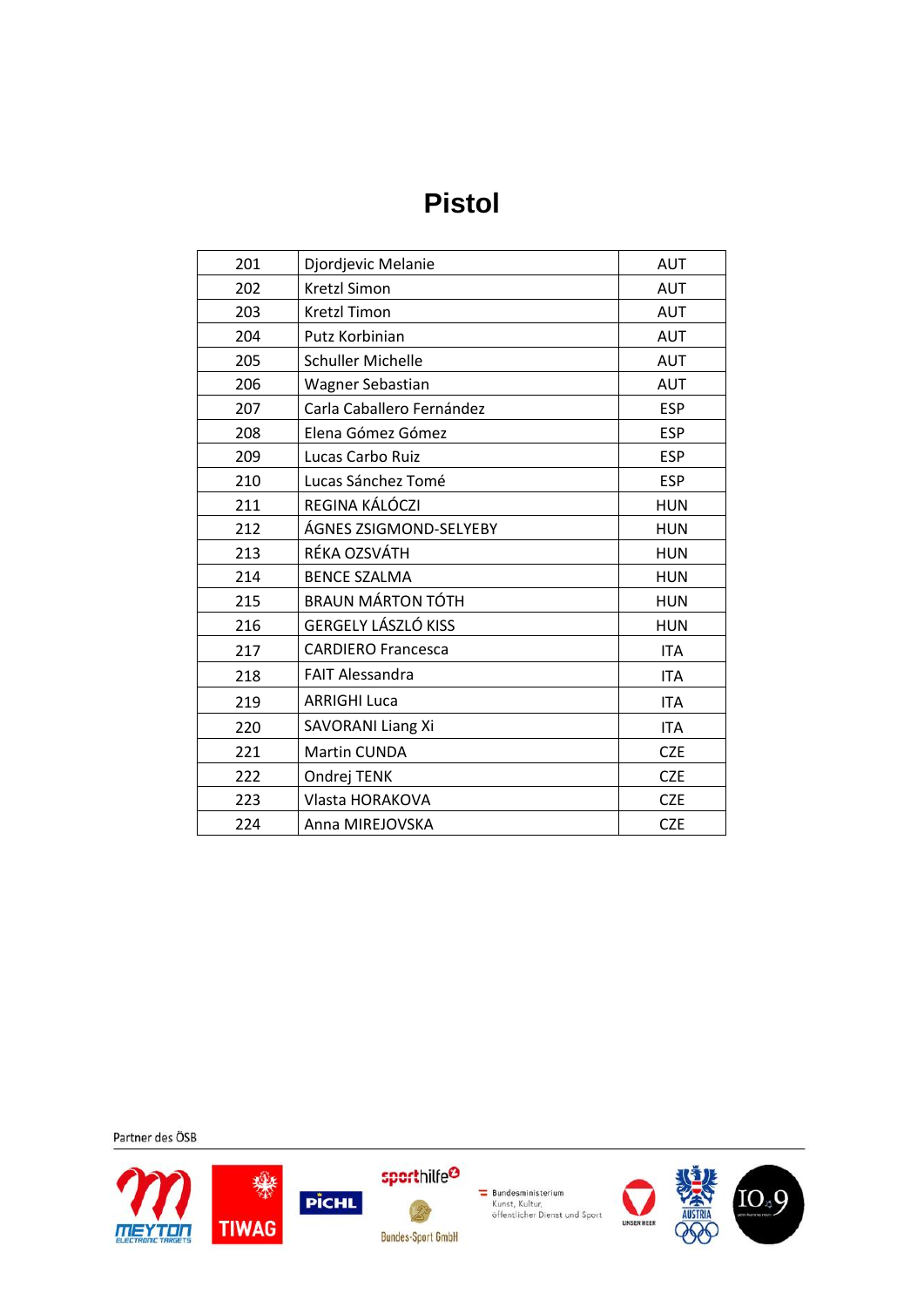

**ESC Youth League - Championship REGIONAL ROUND 2022 INNSBRUCK (AUT) 27 - 29 May 2022**



#### **Qualified to final:**

| <b>PISTOL</b> | <b>ITALY</b>   | <b>RIFLE</b> | <b>HUNGARY</b> |
|---------------|----------------|--------------|----------------|
|               | <b>HUNGARY</b> |              | <b>ITALY</b>   |

#### **PISTOL:**

| Teams:                    | Winners   | Winners total | Match points | Total: | Ranking |
|---------------------------|-----------|---------------|--------------|--------|---------|
| <b>T3: ITALY</b>          | $1+1+1+1$ |               | 23+27+26+25  | 101    |         |
| <b>IT2: HUNGARY</b>       | $1+0+0+1$ | 2             | $21+5+15+22$ | 63     |         |
| IT4: SPAIN                | $0+1+0+1$ | 2             | $11+21+6+19$ | 57     |         |
| <b>T1: CZECH REPUBLIC</b> | $0+1+1+0$ | 2             | $9+17+17+13$ | 56     |         |
| <b>T5: AUSTRIA</b>        | $0+0+0+0$ |               | $15+11+12+7$ | 45     |         |

#### **RIFLE:**

| Teams:                    | Winners   | Winners total | Match points       | Total: | Ranking |
|---------------------------|-----------|---------------|--------------------|--------|---------|
| <b>T2: HUNGARY</b>        | $1+0+1+1$ |               | 24+16+21+20        | 81     |         |
| <b>T1: ITALY</b>          | $1+1+0+1$ | 3             | 22+18+11+18        | 69     |         |
| <b>T3: CZECH REPUBLIC</b> | $0+1+1+1$ | 3             | 10+16+20+20        | 66     |         |
| <b>T5: AUSTRIA</b>        | $0+1+0+0$ |               | 14+21+12+12        | 59     |         |
| <b>T4: SPAIN</b>          | $0+0+0+0$ |               | $8 + 11 + 12 + 14$ | 45     |         |

#### **PISTOL RIFLE**

| $T1-T3$      | $9 - 23$  | $T1-T3$      | $22 - 10$ |
|--------------|-----------|--------------|-----------|
| $T2-T4$      | $21 - 11$ | $T2-T4$      | 24 8      |
| $T1 - T5$    | $17 - 15$ | $T1 - T5$    | 18 14     |
| $T2-T3$      | $5-27$    | $T2-T3$      | $16_16*$  |
| <b>T4-T5</b> | $21 - 11$ | <b>T4-T5</b> | $11_21$   |
| $T1-T2$      | $17 - 15$ | $T1-T2$      | $11_21$   |
| $T3-T4$      | 266       | <b>T3-T4</b> | $20 - 12$ |
| $T2-T5$      | $22 - 10$ | $T2-T5$      | 20 12     |
| $T1-T4$      | $13 - 19$ | $T1-T4$      | 18 14     |
| $T3-T5$      | $25-7$    | <b>T3-T5</b> | $20 - 12$ |

| T1-T3        | 22 10  |
|--------------|--------|
| T2-T4        | 24 8   |
| $T1 - T5$    | 18 14  |
| <b>T2-T3</b> | 16 16* |
| T4-T5        | 11 21  |
| T1-T2        | 11 21  |
| T3-T4        | 20 12  |
| T2-T5        | 20 12  |
| T1-T4        | 18 14  |
| <b>T3-T5</b> | 20 12  |
|              |        |



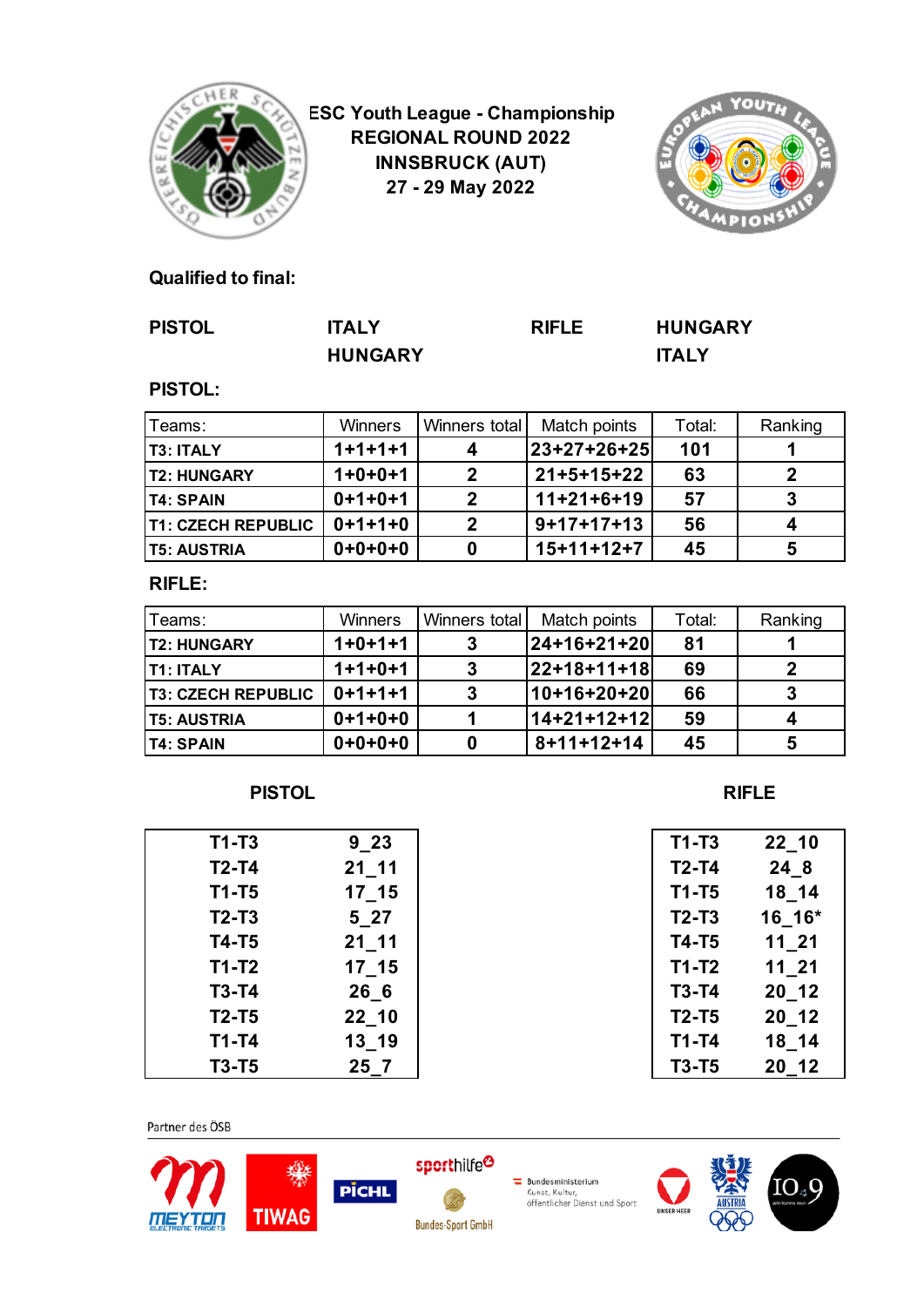



#### **RIFLE - MATCH 1 - Start: 09.00**

|    | FP Name             | S <sub>1</sub> | S <sub>2</sub>   | S <sub>3</sub> | S <sub>4</sub> | <b>SO</b> |                | <b>Point Point SO</b> |           | S <sub>4</sub>            | S <sub>3</sub>   | S <sub>2</sub> | S <sub>1</sub> | Name              | FP |
|----|---------------------|----------------|------------------|----------------|----------------|-----------|----------------|-----------------------|-----------|---------------------------|------------------|----------------|----------------|-------------------|----|
| 4  | Anna SCHIAVON       | 103,9          | 104.4            | 102.5          | 101.7          |           |                |                       |           | 104.2                     | 105              | 104.2          | 103,4          | Voitech ZABOREC   | 5  |
|    |                     |                |                  |                |                |           | 4              | 4                     |           |                           |                  |                |                |                   |    |
| 6  | Luca SBARBATI       | 102,3          | 102,5            | 103,6          | 103,7          |           |                |                       |           | 103,5                     | 101,9            | 105            | 101            | Lucie MACHOVA     |    |
|    |                     |                |                  |                | 2              |           | 6              | $\overline{2}$        |           |                           |                  |                |                |                   |    |
| 8  | Eleonora PALMISANO  | 98,6           | 103.8            | 104,1          | 104,4          |           |                |                       |           | 102,7                     | 103,7            | 101,6          | 102,6          | Matej BANDAS      | 9  |
|    |                     | 10             |                  |                | 2              |           | 6              | $\overline{2}$        |           |                           | 0                |                |                |                   |    |
| 10 | Alessandro CAROSI   | 103,8          | 101.5            | 101,9          | 104,3          |           |                |                       |           | 102,6                     | 100,3            | 102,7          | 101,3          | Iva VYKOUPILOVA   | 11 |
|    |                     |                |                  |                |                |           | 6              | $\overline{2}$        |           |                           |                  |                |                |                   |    |
|    | T1:ITALY            |                |                  |                |                | 0         | 22             | 10                    | 0         | <b>T3: CZECH REPUBLIC</b> |                  |                |                |                   |    |
|    | FP Name             | S <sub>1</sub> | S <sub>2</sub>   | S <sub>3</sub> | S <sub>4</sub> | <b>SO</b> |                | <b>Point Point</b>    | <b>SO</b> | S <sub>4</sub>            | S <sub>3</sub>   | S <sub>2</sub> | S <sub>1</sub> | Name              | FP |
| 13 | Regina VINTZE       | 103,8          | 102,8            | 102,5          | 102,7          |           |                |                       |           | 104,5                     | 101              | 98,2           | 102,1          | Laura SANCHEZ     | 14 |
|    |                     |                |                  |                | ი              |           | 6              | $\overline{2}$        |           |                           |                  |                |                | <b>RODRIGUEZ</b>  |    |
| 15 | <b>Botond VARGA</b> | 102            | 103              | 104.1          | 100.9          |           |                |                       |           | 102,6                     | 103.1            | 104.4          | 104.1          | Zahra GONZALEZ    | 16 |
|    |                     |                |                  |                | 0              |           | $\overline{2}$ | 6                     |           |                           |                  |                |                | <b>MAZO</b>       |    |
| 17 | Mate MLINKOVICS     | 102,7          | 103 <sup>l</sup> | 104,4          | 99.8           |           |                |                       |           |                           | 98,6 101,2       | 99,8           | 102,3          | Alejandro CILVETI | 18 |
|    |                     |                |                  |                | 2              |           | 8              | $\overline{0}$        |           |                           |                  |                |                | <b>LORENTE</b>    |    |
| 19 | Csilla FERIK        | 102            | 101,5            | 104,5          | 103,7          |           |                |                       |           | 100                       | 99,8             | 101,3          | 98,8           | Alex FERRIOLS     | 20 |
|    |                     |                |                  | $\overline{2}$ | 2              |           | 8              | $\mathbf{0}$          |           | $\Omega$                  | 10               | 10             | 0              | <b>MAGANA</b>     |    |
|    | <b>T2: HUNGARY</b>  |                | $\Omega$         | 24             | 8              | $\Omega$  |                |                       |           |                           | <b>T4: SPAIN</b> |                |                |                   |    |

#### **PISTOL - MATCH 1 - Start: 09.00**

| <b>FP</b>       | Name                      | S <sub>1</sub> | S <sub>2</sub> | S <sub>3</sub> | S <sub>4</sub> | <b>SO</b> |                  | <b>Point Point</b> | <sub>SO</sub> | S <sub>4</sub>  | S <sub>3</sub> | S <sub>2</sub> | S <sub>1</sub> | Name                   | <b>FP</b> |
|-----------------|---------------------------|----------------|----------------|----------------|----------------|-----------|------------------|--------------------|---------------|-----------------|----------------|----------------|----------------|------------------------|-----------|
| 26              | Martin CUNDA              | 92             | 92             | 95             | 92             |           |                  |                    |               | 93 <sub>1</sub> | 94             | 93             | 97             | Luca ARRIGHI           | 27        |
|                 |                           |                | $\overline{0}$ | 2              | 10             |           | $\overline{2}$   | 6                  |               | 2               | 0              | $\overline{2}$ | $\overline{2}$ |                        |           |
| 28              | Ondrej TENK               | 94             | 89             | 90             | 89             |           |                  |                    |               | 93              | 93             | 95             | 95             | Alessandra FAIT        | 29        |
|                 |                           |                |                | 0              | ıο             |           | $\overline{0}$   | 8                  |               | 2               |                |                |                |                        |           |
| 30 <sup>1</sup> | Vlasta HORAKOVA           | 93             | 89             | 96             | 88             |           |                  |                    |               | 89              | 95             | 94             | 94             | Liang Xi SAVORANI      | 31        |
|                 |                           |                | 0              | 2              | I٥             |           | $\overline{2}$   | 6                  |               | 2               | $\Omega$       | 2              | $\overline{2}$ |                        |           |
| 32              | Anna MIREJOVSKA           | 88             | 94             | 95             | 94             |           |                  |                    |               | 94              | 88             | 92             | 92             | Francesca CARDIERO     | 33        |
|                 |                           |                |                | $\overline{2}$ |                |           | 5                | 3                  |               |                 | $\Omega$       | 0              | $\overline{2}$ |                        |           |
|                 | <b>T1: CZECH REPUBLIC</b> |                | 0              | 9              | 23             | $\Omega$  | <b>T3: ITALY</b> |                    |               |                 |                |                |                |                        |           |
|                 | FP Name                   | S <sub>1</sub> | S <sub>2</sub> | S <sub>3</sub> | S <sub>4</sub> | <b>SO</b> |                  | <b>Point Point</b> | <sub>SO</sub> | S <sub>4</sub>  | S <sub>3</sub> | S <sub>2</sub> | S <sub>1</sub> | Name                   | <b>FP</b> |
| 35              | Reka OZSVÁTH              | 91             | 88             | 93             |                |           |                  |                    |               |                 |                |                |                |                        |           |
|                 |                           |                |                |                | 89             |           |                  |                    |               | 88              | 92             | 88             | 93             | Carla CABALLERO        |           |
|                 |                           |                |                | 2              |                |           | 5                | 3                  |               | $\Omega$        | l <sub>0</sub> |                |                | <b>FERNANDEZ</b>       | 36        |
|                 |                           | 90             | 88             | 93             | 93             |           |                  |                    |               | 91              | 88             | 90             | 91             |                        |           |
| 37              | Braun MÁRTON TÓTH         |                |                | $\overline{2}$ |                |           | 4                | 4                  |               | $\Omega$        | n              | 2              | $\overline{2}$ | Lucas SANCHEZ TOME 138 |           |
|                 |                           | 98             | 89             | 93             | 95             |           |                  |                    |               | 94              | 93             | 89             | 88             |                        |           |
| 39              | Bence SZALMA              |                |                |                |                |           | 6                | $\overline{2}$     |               | 0               |                |                | 0              | Lucas CARBO RUIZ       | 40        |
|                 | Agnes                     | 91             | 87             | 92             | 87             |           |                  |                    |               | 85              | 87             | 90             | 87             |                        |           |
| 41              | ZSIGMOND-SELYEBY          |                |                | $\overline{2}$ |                |           | 6                | $\overline{2}$     |               | 0               | I٥             | 2              | l O            | Elena GOMEZ GOMEZ      | 42        |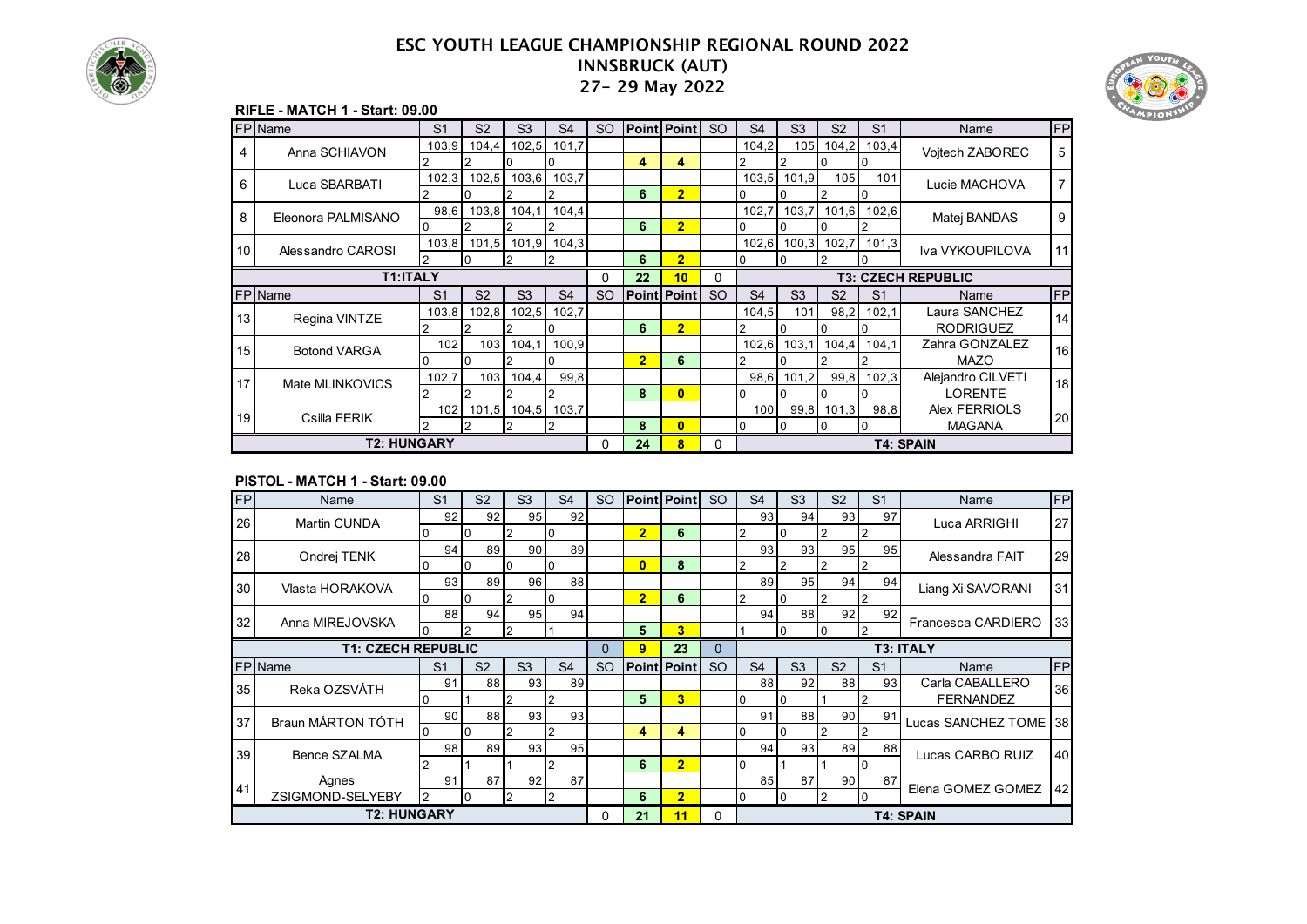



#### **RIFLE - MATCH 2 - Start: 11.30**

|                 | FPIName             | S <sub>1</sub> | S <sub>2</sub> | S <sub>3</sub> | S <sub>4</sub> | <sub>SO</sub> |                | <b>Point Point</b> | SO.              | S <sub>4</sub>     | S <sub>3</sub>            | S <sub>2</sub> | S <sub>1</sub> | Name                  | FP |
|-----------------|---------------------|----------------|----------------|----------------|----------------|---------------|----------------|--------------------|------------------|--------------------|---------------------------|----------------|----------------|-----------------------|----|
| 4               | Anna SCHIAVON       | 102,5          | 102.2          | 104            | 101,9          |               |                |                    |                  | 103,9              | 102.2                     | 103.9          | 103,7          | <b>Kevin WEILER</b>   | 5  |
|                 |                     |                |                |                |                |               | $\overline{2}$ | 6                  |                  |                    |                           |                |                |                       |    |
| 6               | Luca SBARBATI       | 102,1          | 102,9          | 102,1          | 102,7          |               |                |                    |                  | 102,1              | 103,5                     | 103,4          | 104,1          | <b>Patrick ENTNER</b> |    |
|                 |                     |                |                |                |                |               | $\overline{2}$ | 6                  |                  | 10                 |                           |                |                |                       |    |
| 8               | Eleonora PALMISANO  | 101,7          | 101,3          | 105            | 104,1          |               |                |                    |                  | 101,2              | 102,7                     | 97,9           | 100,9          | Anja KRAINZ           | 9  |
|                 |                     | 2              |                |                | 2              |               | 8              | $\bf{0}$           |                  | 10                 |                           | 0              | $^{(1)}$       |                       |    |
| 10 <sup>1</sup> | Alessandro CAROSI   | 101,8          | 103,8          | 104,3          | 103,5          |               |                |                    |                  | 102,6              | 100,9                     | 103,6          | 103            | Nadja KRAINZ          | 11 |
|                 |                     |                |                |                |                |               | 6              | $\overline{2}$     |                  | 10                 |                           |                | $\overline{2}$ |                       |    |
|                 | <b>T1: ITALY</b>    |                |                |                |                |               | 18             | 14                 | 0                | <b>T5: AUSTRIA</b> |                           |                |                |                       |    |
|                 | FP Name             | S <sub>1</sub> | S <sub>2</sub> | S <sub>3</sub> | S <sub>4</sub> | <sub>SO</sub> |                | <b>Point Point</b> | <b>SO</b>        | S <sub>4</sub>     | S <sub>3</sub>            | S <sub>2</sub> | S <sub>1</sub> | Name                  | FP |
| 13              | Aron RÁCZ           | 105,9          | 102,8          | 103,6          | 102,3          | 10,3          |                |                    | 9.5              | 103,6              | 102,4                     | 103,1          | 102,9          | Voitech ZABOREC       | 14 |
|                 |                     |                |                |                |                |               | 4              | 4                  | 0                |                    |                           |                |                |                       |    |
| 15              | Reka TOMA           | 103.7          | 106,6          | 104            | 103.7          | 9.2           |                |                    | 9.8 <sub>l</sub> | 104.1              | 102,5                     | 101.7          | 102,9          | Lucie MACHOVA         | 16 |
|                 |                     |                |                |                |                | 0             | 6              | $\overline{2}$     |                  |                    |                           |                |                |                       |    |
| 17              | Csilla FERIK        | 101,8          | 102,3          | 102            | 101,3          | 7,4           |                |                    |                  | $10,6$ 102,8       | 103                       | 101,8          | 103,2          | Matej BANDAS          | 18 |
|                 |                     |                |                |                |                | $\Omega$      | $\overline{2}$ | 6                  |                  |                    |                           |                |                |                       |    |
| 19              |                     | 101,2          | 101,3          | 105,6          | 103,9          | 10,3          |                |                    | 10,5             | 103,4              | 103,2                     | 102,6          | 102,5          | Iva VYKOUPILOVA       | 20 |
|                 | <b>Botond VARGA</b> |                | 0              |                | 2              | 0             | 4              | 4                  |                  | 10                 | 0                         | 2              | 2              |                       |    |
|                 | <b>T2: HUNGARY</b>  |                |                | 16             | 16             | 3             |                |                    |                  |                    | <b>T3: CZECH REPUBLIC</b> |                |                |                       |    |

#### **PISTOL - MATCH 2 - Start: 11.30**

| <b>FP</b> | Name                      | S <sub>1</sub> | S <sub>2</sub> | S <sub>3</sub> | S <sub>4</sub> | <sub>SO</sub> |                    | <b>Point Point</b> | <b>SO</b> | S <sub>4</sub>                                                               | S <sub>3</sub> | S <sub>2</sub> | S <sub>1</sub> | Name               | FP |
|-----------|---------------------------|----------------|----------------|----------------|----------------|---------------|--------------------|--------------------|-----------|------------------------------------------------------------------------------|----------------|----------------|----------------|--------------------|----|
| 26        | Anna MIREJOVSKA           | 90             | 91             | 87             | 88             |               |                    |                    |           | 90                                                                           | 89             | 93             | 91             | Timon KRETZL       | 27 |
|           |                           | 10             | 0              | 10             | I٥             |               | $\bf{0}$           | 8                  |           | $\overline{2}$                                                               | 2              | 2              | $\overline{2}$ |                    |    |
| 28        | Martin CUNDA              | 91             | 93             | 92             | 93             |               |                    |                    |           | 92                                                                           | 93             | 89             | 90             | Korbinian PUTZ     | 29 |
|           |                           |                |                | I ( )          |                |               | 6                  | $\overline{2}$     |           |                                                                              |                |                | I٥             |                    |    |
| 30        | Vlasta HORAKOVA           | 91             | 93             | 90             | 92             |               |                    |                    |           | 93                                                                           | 89             | 91             | 91             | Melanie DJORDJEVIC | 31 |
|           |                           |                | 2              |                | n              |               | 5                  | 3                  |           | $\overline{2}$                                                               | $\Omega$       | 0              |                |                    |    |
| 32        | Ondrej TENK               | 89             | 91             | 92             | 88             |               |                    |                    |           | 86                                                                           | 89             | 89             | 90             | Michelle SCHULLER  | 33 |
|           |                           |                |                |                |                |               | 6                  | $\overline{2}$     |           | 10                                                                           |                |                |                |                    |    |
|           | <b>T1: CZECH REPUBLIC</b> |                | $\mathbf{0}$   | 17             | 15             | $\mathbf{0}$  | <b>T5: AUSTRIA</b> |                    |           |                                                                              |                |                |                |                    |    |
|           | FP Name                   | S <sub>1</sub> | S <sub>2</sub> | S <sub>3</sub> | S <sub>4</sub> | <b>SO</b>     |                    | <b>Point Point</b> | <b>SO</b> | S <sub>4</sub><br>S <sub>3</sub><br>S <sub>2</sub><br>S <sub>1</sub><br>Name |                |                |                |                    | FP |
| 35        | Regina KÁLÓCZI            | 90             | 90             | 90             | 87             |               |                    |                    |           | 97                                                                           | 95             | 93             | 96             | Luca ARRIGHI       | 36 |
|           |                           | 0              | 0              | 10             | I٥             |               | $\bf{0}$           | 8                  |           | 2                                                                            |                | 2              | $\overline{2}$ |                    |    |
| 37        | Bence SZALMA              | 94             | 92             | 92             | 91             |               |                    |                    |           | 97                                                                           | 97             | 94             | 97             | Alessandra FAIT    | 38 |
|           |                           |                |                | IО             | I٥             |               | $\bf{0}$           | 8                  |           | $\overline{2}$                                                               |                | 2              |                |                    |    |
| 39        | Reka OZSVÁTH              | 92             | 90             | 94             | 95             |               |                    |                    |           | 94                                                                           | 96             | 95             | 92             | Liang Xi SAVORANI  | 40 |
|           |                           |                |                | IО             |                |               | 3                  | 5                  |           | $\Omega$                                                                     |                | 2              |                |                    |    |
| 41        |                           | 93             | 88             | 90             | 88             |               |                    |                    |           | 92                                                                           | 93             | 93             | 92             |                    |    |
|           | Gergely Laszlo KISS       |                |                | 10             | 10             |               | $\overline{2}$     | 6                  |           | 2                                                                            |                | $\overline{2}$ | 0              | Francesca CARDIERO | 42 |
|           | <b>T2: HUNGARY</b>        |                |                |                |                | 0             | 5                  | 27                 | 0         | <b>T3: ITALY</b>                                                             |                |                |                |                    |    |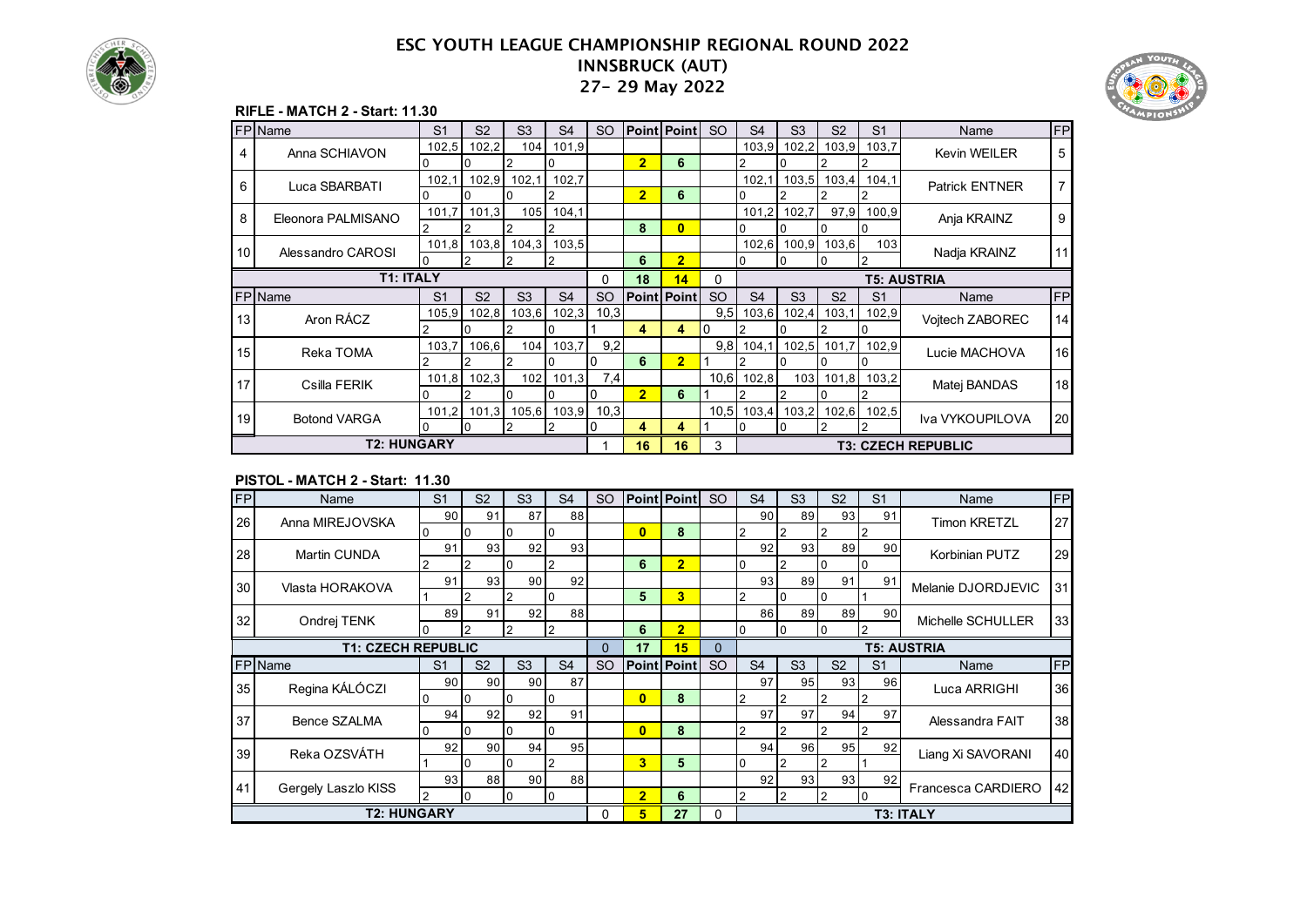



#### **RIFLE - MATCH 3 - Start: 14.00**

|                 | <b>FP</b> Name               | S <sub>1</sub> | S <sub>2</sub> | S <sub>3</sub> | S <sub>4</sub> | <sub>SO</sub> |   | <b>Point Point</b> | <sub>SO</sub> | S <sub>4</sub> | S <sub>3</sub> | S <sub>2</sub> | S <sub>1</sub>    | Name                    | FP              |
|-----------------|------------------------------|----------------|----------------|----------------|----------------|---------------|---|--------------------|---------------|----------------|----------------|----------------|-------------------|-------------------------|-----------------|
| 13              | Alejandro CILVETI<br>LORENTE | 103 I          | 101,           | 103.4          | 102,4          |               | 0 | 8                  |               | 103,8          |                | 103,8 102,6    | 104,1             | <b>Kevin WEILER</b>     | 14 <sup>1</sup> |
|                 |                              |                |                |                |                |               |   |                    |               |                |                |                |                   |                         |                 |
| 15 <sup>1</sup> | Zahra GONZALEZ MAZO          | 105,3          | 101.6          | 103            | 104.           |               |   |                    |               | 101.7          | 100.7          |                | $101,6$ 102,1     | <b>Patrick ENTNER</b>   | 16              |
|                 |                              |                |                |                |                |               |   |                    |               |                |                |                |                   |                         |                 |
|                 | Laura SANCHEZ                | 102,5          | 102,9          | 101,6          | 102,4          |               |   |                    |               | 100.1          |                |                | 102,8 104,5 101,9 | <b>Victoria LINDNER</b> | 18 <sup>l</sup> |
|                 | <b>RODRIGUEZ</b>             |                |                |                |                |               | 4 | 4                  |               |                |                |                |                   |                         |                 |
| 19              | Alex FERRIOLS                | 100.7          | 100,1          | 101            | 100.3          |               |   |                    |               | 102,5          | 104,1          |                | 103,5 102,9       |                         | <b>20</b>       |
|                 | <b>MAGANA</b>                |                |                |                |                |               | 0 | 8                  |               |                |                |                |                   | Nadja KRAINZ            |                 |
|                 | <b>T4: SPAIN</b>             |                |                |                |                |               |   | 21                 |               |                |                |                |                   | <b>T5: AUSTRIA</b>      |                 |

#### **PISTOL - MATCH 3 - Start: 14.00**

|    | <b>FP</b> Name     | S <sub>1</sub> | S <sub>2</sub>  | S <sub>3</sub>  | S <sub>4</sub>  | <b>SO</b> |    | <b>Point Point SO</b> | S <sub>4</sub> | S <sub>3</sub> | S <sub>2</sub> | S <sub>1</sub> | Name               | FP              |
|----|--------------------|----------------|-----------------|-----------------|-----------------|-----------|----|-----------------------|----------------|----------------|----------------|----------------|--------------------|-----------------|
| 26 | Lucas CARBO RUIZ   | 95             | 94              | 95 <sub>1</sub> | 97              |           |    |                       | 93             |                | 94             | 91             | Sebastian WAGNER   | 27              |
|    |                    |                |                 |                 |                 |           |    |                       |                |                |                |                |                    |                 |
| 28 | Carla CABALLERO    | 88             | 91              | 88              | 91              |           |    |                       | 95             | 93             | 95             | 85             | Simon KRETZL       | 29              |
|    | <b>FERNANDEZ</b>   |                |                 |                 |                 |           |    | 6                     |                |                |                |                |                    |                 |
| 30 | Elena GOMEZ GOMEZ  | 94             | 93 <sub>l</sub> | 94              | 94              |           |    |                       | 93             | 93             | 91             | 93             | Melanie DJORDJEVIC | 31              |
|    |                    |                |                 |                 |                 |           | 8  | 0                     |                |                |                |                |                    |                 |
| 32 |                    | 89             | 88              | 86              | 93 <sub>1</sub> |           |    |                       | 84             | 94             | 92             | 88             | Michelle SCHULLER  | 33 <sup>1</sup> |
|    | Lucas SANCHEZ TOME |                |                 |                 |                 |           | 4  | 4                     |                |                |                |                |                    |                 |
|    | <b>T4: SPAIN</b>   |                |                 |                 |                 |           | 21 |                       |                |                |                |                | <b>T5: AUSTRIA</b> |                 |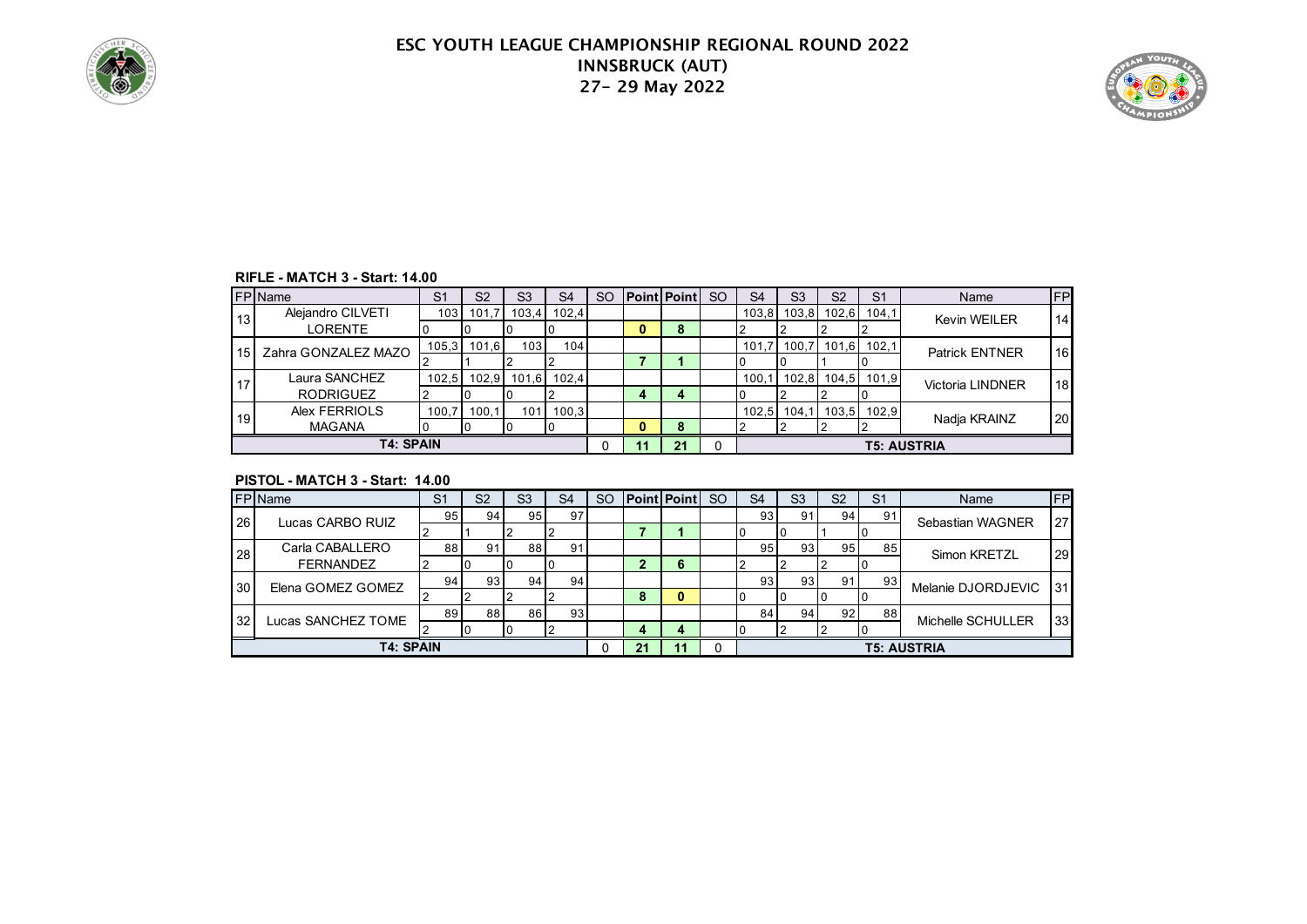



#### **RIFLE - MATCH 4 - Start: 8.30**

|    | <b>FP</b> Name            | S <sub>1</sub> | S <sub>2</sub>   | S <sub>3</sub> | S <sub>4</sub> | <b>SO</b> |                | <b>Point Point</b> | <sub>SO</sub> | S <sub>4</sub> | S <sub>3</sub> | S <sub>2</sub> | S <sub>1</sub> | Name               | <b>FP</b> |
|----|---------------------------|----------------|------------------|----------------|----------------|-----------|----------------|--------------------|---------------|----------------|----------------|----------------|----------------|--------------------|-----------|
| 4  | Anna SCHIAVON             | 104,3          | 102.7            | 103,3          | 103,6          |           |                |                    |               | 102,6          | 105,4          | 103,1          | 103,6          | Reka TOMA          | 5         |
|    |                           |                |                  |                |                |           | 4              | 4                  |               |                |                |                |                |                    |           |
| 6  | Alessandro CAROSI         | 102,8          | 102              | 102,5          | 101,8          |           |                |                    |               | 102,6          | 102            | 104,2          | 102,8          | Aron RÁCZ          |           |
|    |                           |                |                  |                | 0              |           | 3              | 5                  |               |                |                |                |                |                    |           |
| 8  | Eleonora PALMISANO        | 103,2          | 103,5            | 103,7          | 105            |           |                |                    |               | 103,8          | 104,7          | 104,3          | 103,8          | Regina VINTZE      | 9         |
|    |                           |                |                  |                |                |           | $\overline{2}$ | 6                  |               |                |                |                |                |                    |           |
| 10 | Luca SBARBATI             | 102,3          | 103 <sup>l</sup> | 103,1          | 101,8          |           |                |                    |               | 102,9          | 104,9          |                | 105 101,2      | Mate MLINKOVICS    | 11        |
|    |                           |                | 0                | 0              | I0             |           | $\mathbf{2}$   | 6                  |               |                | $\overline{2}$ | $\overline{2}$ |                |                    |           |
|    | <b>T1: ITALY</b>          |                |                  |                |                | 0         | 11             | 21                 | $\Omega$      |                |                |                |                | <b>T2: HUNGARY</b> |           |
|    | FPIName                   | S <sub>1</sub> | S <sub>2</sub>   | S <sub>3</sub> | S <sub>4</sub> | <b>SO</b> |                | <b>Point Point</b> | <b>SO</b>     | S <sub>4</sub> | S <sub>3</sub> | S <sub>2</sub> | S <sub>1</sub> | Name               | <b>FP</b> |
| 13 | Voitech ZABOREC           | 103,4          | 104              | 105,1          | 102,1          |           |                |                    |               | 101,8          | 99,4           | 100,7          | 99,7           | Alex FERRIOLS      | 14        |
|    |                           |                |                  |                |                |           | 8              | $\bf{0}$           |               |                |                |                |                | <b>MAGANA</b>      |           |
| 15 | Lucie MACHOVA             | 103,2          | 103.1            | 101,4          | 103,8          |           |                |                    |               | 104,1          | 103,7          | 103.2          | 100            | Laura SANCHEZ      | 16        |
|    |                           |                |                  |                |                |           | $\overline{2}$ | 6                  |               |                |                |                |                | <b>RODRIGUEZ</b>   |           |
| 17 | Matej BANDAS              | 102,2          | 103.7            | 102,5          | 103,2          |           |                |                    |               | 101,5          | 102            | 100,8          | 101.1          | Alejandro CILVETI  | 18        |
|    |                           |                |                  |                |                |           | 8              | $\bf{0}$           |               |                |                |                |                | LORENTE            |           |
| 19 | Iva VYKOUPILOVA           | 102,8          | 102              | 101,2          | 103            |           |                |                    |               | 102,4          | 105,2          | 104,3          | 104,5          | Zahra GONZALEZ     | 20        |
|    |                           |                | 0                | 0              | 2              |           | $\overline{2}$ | 6                  |               | 0              | $\overline{2}$ | 2              |                | <b>MAZO</b>        |           |
|    | <b>T3: CZECH REPUBLIC</b> |                |                  |                |                | 0         | 20             | 12                 | $\Omega$      |                |                |                |                | <b>T4: SPAIN</b>   |           |

#### **PISTOL - MATCH 4 - Start: 8.30**

| FPI | Name                      | S <sub>1</sub> | S <sub>2</sub>  | S <sub>3</sub> | S <sub>4</sub> | <sub>SO</sub> |                | <b>Point Point</b> | <sub>SO</sub> | S <sub>4</sub>  | S <sub>3</sub> | S <sub>2</sub> | S <sub>1</sub> | Name                | FP              |
|-----|---------------------------|----------------|-----------------|----------------|----------------|---------------|----------------|--------------------|---------------|-----------------|----------------|----------------|----------------|---------------------|-----------------|
| 26  | Martin CUNDA              | 90             | 92              | 94             | 92             |               |                |                    |               | 99              | 94             | 91             | 90             | Braun MÁRTON TÓTH   | 27              |
|     |                           |                |                 |                | 0              |               | 4              | 4                  |               | 2               |                | 0              |                |                     |                 |
| 28  | Vlasta HORAKOVA           | 92             | 87              | 93             | 94             |               |                |                    |               | 89              | 89             | 90             | 93             | Gergely Laszlo KISS | 29              |
|     |                           |                |                 |                | 2              |               | 4              | 4                  |               | 0               |                |                |                |                     |                 |
| 30  | Anna MIREJOVSKA           | 91             | 91              | 92             | 88             |               |                |                    |               | 89              | 89             | 96             | 92             | Regina KÁLÓCZI      | 31              |
|     |                           |                | $\Omega$        | 2              | 0              |               | $\overline{2}$ | 6                  |               | 2               | 0              | 2              | $\overline{2}$ |                     |                 |
| 32  | Ondrej TENK               | 91             | 95 <sub>1</sub> | 92             | 91             |               |                |                    |               | 91              | 91             | 89             | 90             | Agnes               | 33              |
|     |                           |                |                 |                |                |               | $\overline{7}$ | 1                  |               |                 |                | 0              |                | ZSIGMOND-SELYEBY    |                 |
|     | <b>T1: CZECH REPUBLIC</b> |                |                 |                |                | 0             | 17             | 15                 | 0             |                 |                |                |                | <b>T2: HUNGARY</b>  |                 |
|     | FP Name                   | S <sub>1</sub> | S <sub>2</sub>  | S <sub>3</sub> | S <sub>4</sub> | <sub>SO</sub> |                | <b>Point Point</b> | <sub>SO</sub> | S <sub>4</sub>  | S <sub>3</sub> | S <sub>2</sub> | S <sub>1</sub> | Name                | FP              |
| 35  | Luca ARRIGHI              | 96             | 95              | 95             | 97             |               |                |                    |               | 87              | 86             | 91             | 87             | Elena GOMEZ GOMEZ   | 36 <sup>l</sup> |
|     |                           |                |                 | 2              | 2              |               | 8              | $\bf{0}$           |               | $\overline{0}$  | I٥             | 0              | I٥             |                     |                 |
| 37  | Alessandra FAIT           | 97             | 97              | 94             | 91             |               |                |                    |               | 93 <sub>1</sub> | 88             | 88             | 90             | Lucas SANCHEZ TOME  | 38              |
|     |                           |                |                 |                | 0              |               | 6              | $\overline{2}$     |               | 2               | 10             | 0              |                |                     |                 |
| 39  | Liang Xi SAVORANI         | 92             | 94              | 94             | 93             |               |                |                    |               | 90 <sup>1</sup> | 95             | 95             | 89             | Carla CABALLERO     | 40              |
|     |                           |                |                 | 0              | 2              |               | 4              | 4                  |               | 0               |                |                |                | <b>FERNANDEZ</b>    |                 |
|     |                           |                |                 |                |                |               |                |                    |               |                 |                |                |                |                     |                 |
|     |                           | 91             | 91              | 92             | 96             |               |                |                    |               | 92              | 90             | 89             | 90             |                     |                 |
| 41  | Francesca CARDIERO        |                |                 |                | 2              |               | 8              | $\bf{0}$           |               | 0               |                |                |                | Lucas CARBO RUIZ    | 42              |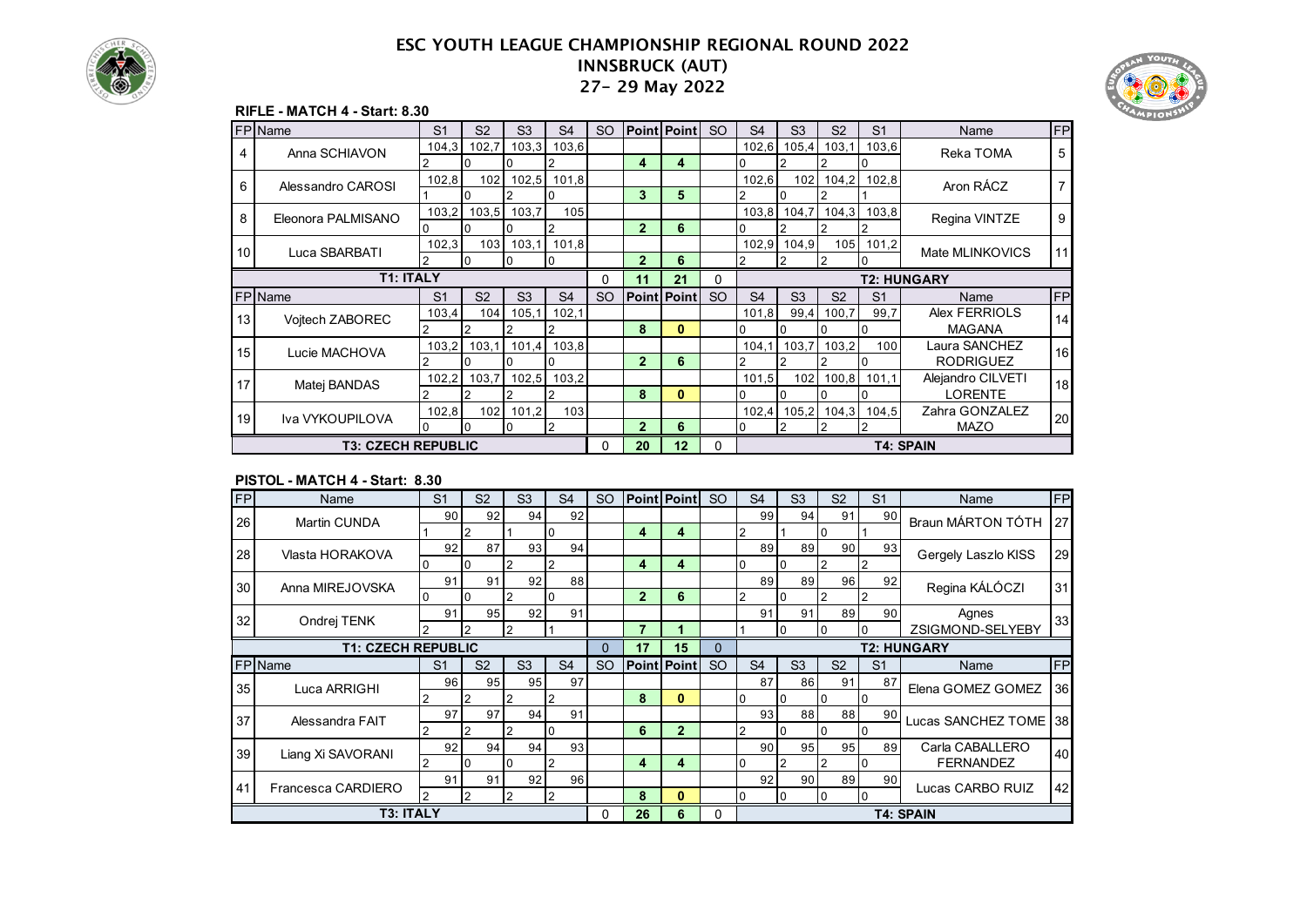



#### **RIFLE - MATCH 5 - Start: 10.00**

|    | <b>FP</b> Name     | S <sub>1</sub> | S <sub>2</sub> | S <sub>3</sub> | S <sub>4</sub> | <sub>SO</sub> |    | Point Point SO | S <sub>4</sub> | S <sub>3</sub> | S <sub>2</sub> | S <sub>1</sub> | Name               | <b>FP</b>       |
|----|--------------------|----------------|----------------|----------------|----------------|---------------|----|----------------|----------------|----------------|----------------|----------------|--------------------|-----------------|
| 13 | Reka TOMA          | 103,4          | 103,7          | 104,8          | 104,9          |               |    |                |                | 104,8 102,7    | 103,5          | 102,2          | Kevin WEILER       | 14              |
|    |                    |                |                |                |                |               | 8  | 0              |                |                |                |                |                    |                 |
| 15 | Aron RÁCZ          | 104,1          | 103.1          | 103.4          | 101            |               |    |                |                | $102,5$ 101,2  |                | 104,9 101,8    | Anja KRAINZ        | 16              |
|    |                    |                |                |                |                |               | 4  | 4              |                |                |                |                |                    |                 |
| 17 | Mate MLINKOVICS    | 102,5          | 102,5          | 101,9          | 105.1          |               |    |                | 101            | 102,5          | 102,6          | 99             | Johannes KUEN      | 18 <sup>l</sup> |
|    |                    |                |                |                |                |               | 4  | 4              |                |                |                |                |                    |                 |
| 19 | Csilla FERIK       |                | 101,2 101,4    | 103.7          | 102,8          |               |    |                |                | 96,6 102,2     | 101.7          | 102,4          |                    | 20              |
|    |                    |                |                |                |                |               | 4  | 4              |                |                |                |                | Nadja KRAINZ       |                 |
|    | <b>T2: HUNGARY</b> |                |                |                |                |               | 20 | 12             |                |                |                |                | <b>T5: AUSTRIA</b> |                 |

#### **PISTOL - MATCH 5 - Start: 10.00**

|    | <b>FP</b> IName     | S <sub>1</sub>  | S <sub>2</sub>  | S <sub>3</sub> | S <sub>4</sub>  | <b>SO</b> |    | <b>Point Point</b> | <sub>SO</sub> | S <sub>4</sub>  | S <sub>3</sub>  | S <sub>2</sub>  | S <sub>1</sub> | Name               | FP |
|----|---------------------|-----------------|-----------------|----------------|-----------------|-----------|----|--------------------|---------------|-----------------|-----------------|-----------------|----------------|--------------------|----|
| 26 | Bence SZALMA        | 92              | 96 I            | 96 I           | 93              |           |    |                    |               | 90 <sup>1</sup> | 92 <sub>1</sub> | 91              | 88             | Sebastian WAGNER   | 27 |
|    |                     |                 |                 |                |                 |           | 8  |                    |               |                 |                 |                 |                |                    |    |
| 28 | Reka OZSVÁTH        | 90 <sub>1</sub> | 931             | 91             | 93 <sub>l</sub> |           |    |                    |               | 94              | 96              | 90 <sup>°</sup> | 88             | Melanie DJORDJEVIC | 29 |
|    |                     |                 |                 |                |                 |           | 4  | 4                  |               |                 |                 |                 |                |                    |    |
| 30 | Regina KÁLÓCZI      | 91              | 90 <sup>1</sup> | 89             | 91              |           |    |                    |               | 93 <sub>l</sub> | 90              | 94              | 90             | Korbinian PUTZ     | 31 |
|    |                     |                 |                 |                |                 |           | 2  | 6                  |               |                 |                 |                 |                |                    |    |
| 32 | Gergely Laszlo KISS | 91              | 92 <sub>1</sub> | 921            | 92              |           |    |                    |               | 90 <sup>1</sup> | 89              | 90.             | 87             | Michelle SCHULLER  | 33 |
|    |                     |                 |                 |                |                 |           | 8  |                    |               |                 |                 |                 |                |                    |    |
|    | <b>T2: HUNGARY</b>  |                 |                 |                |                 |           | 22 | 10                 |               |                 |                 |                 |                | <b>T5: AUSTRIA</b> |    |